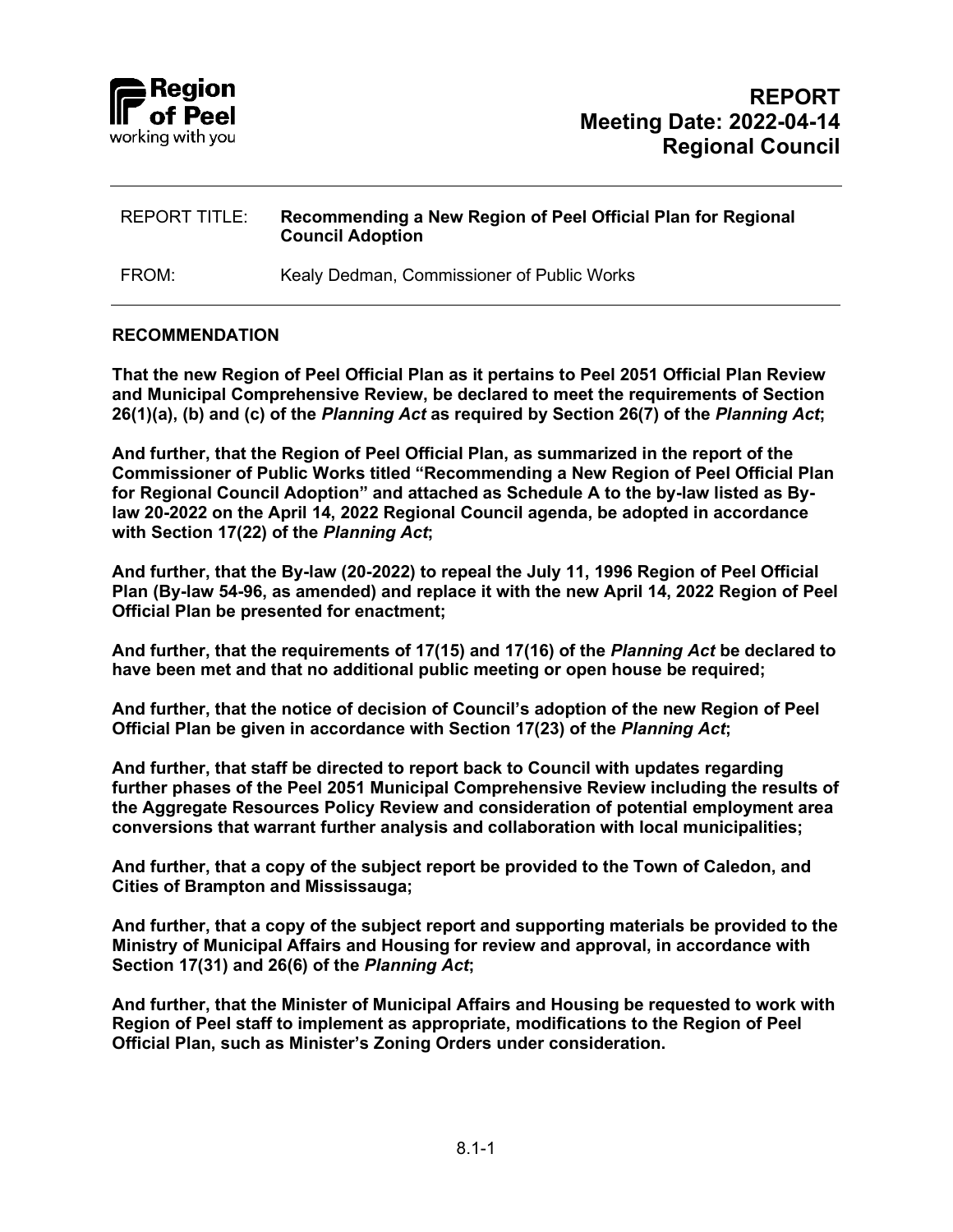## **REPORT HIGHLIGHTS**

- The Peel 2051 Regional Official Plan Review and Municipal Comprehensive Review (MCR) has been completed and meets the MCR *Planning Act* requirements.
- Regional staff have presented a new Peel 2051 Region of Peel Official Plan (RPOP).
- The new RPOP contains new or revised policies to guide growth and development within the Region to the year 2051, implement new regional policy initiatives and plans, and plan for complete communities.
- Since 2013, numerous technical studies, discussion papers, and policy analyses have been undertaken under various focus areas to respond to new Provincial legislation, regulations, and policies.
- The new Peel 2051 RPOP presents new and updated policies that plan for a complete community including responding to climate change; managing growth in a manner that is balanced and sustainable, exceeds Provincial intensification and density targets, does not require Highway 413, is walkable, transit-supportive, fiscally responsible, healthy, plans for a diverse range of jobs and housing, includes affordable housing, and enhances our natural heritage system, agricultural lands, and rural landscapes.
- A meaningful and comprehensive consultation process supports the recommendation to adopt a new Peel 2051 RPOP and was undertaken with the public, agencies, stakeholders, and Indigenous communities.
- Since the Fall 2021 statutory consultation process, approximately 790 submissions have been received and considered.
- Regional staff recommend that Regional Council repeal and replace the July 11, 1996 Regional Official Plan with the new Peel 2051 RPOP, under Sections 17 and 26 of the *Planning Act*.
- Not proceeding with the MCR at this time could result in the Province stepping in to put in place official plan policies for Peel; major delays to ongoing local municipal official plan updates; delay of enabling policies for Major Transit Station Areas, Inclusionary Zoning and affordable housing; more potential for privately initiated applications to proceed contrary to Peel interests upon appeal; and, additional Minister's Zoning Orders that may not be comprehensively planned or consider public and stakeholder input.
- Should Regional Council adopt the new Peel 2051 RPOP it will be submitted to the Minister of Municipal Affairs and Housing as the approval authority for Regional MCRs and official plans, in order to meet the Provincial conformity deadline of July 1, 2022.
- If a decision of the Minister is made within 120 days of the submission, the new Peel 2051 RPOP cannot be appealed. However, if no decision is made within 120 days, the Region may appeal the non-decision.
- Regional staff will work with local municipal staff to implement the new Peel 2051 RPOP policies through local official plan reviews.
- Further phases of the Peel 2051 Official Plan Review and MCR will include the aggregates policy review currently underway and consideration of potential employment area conversions that warrant further analysis and collaboration with local municipalities.

## **DISCUSSION**

## **1. Background**

The Regional Official Plan (ROP), originally adopted in 1996, has been the primary longrange strategic land use policy document in the Region of Peel and has been amended over nearly 30 years. The Peel 2051 Regional Official Plan Review and Municipal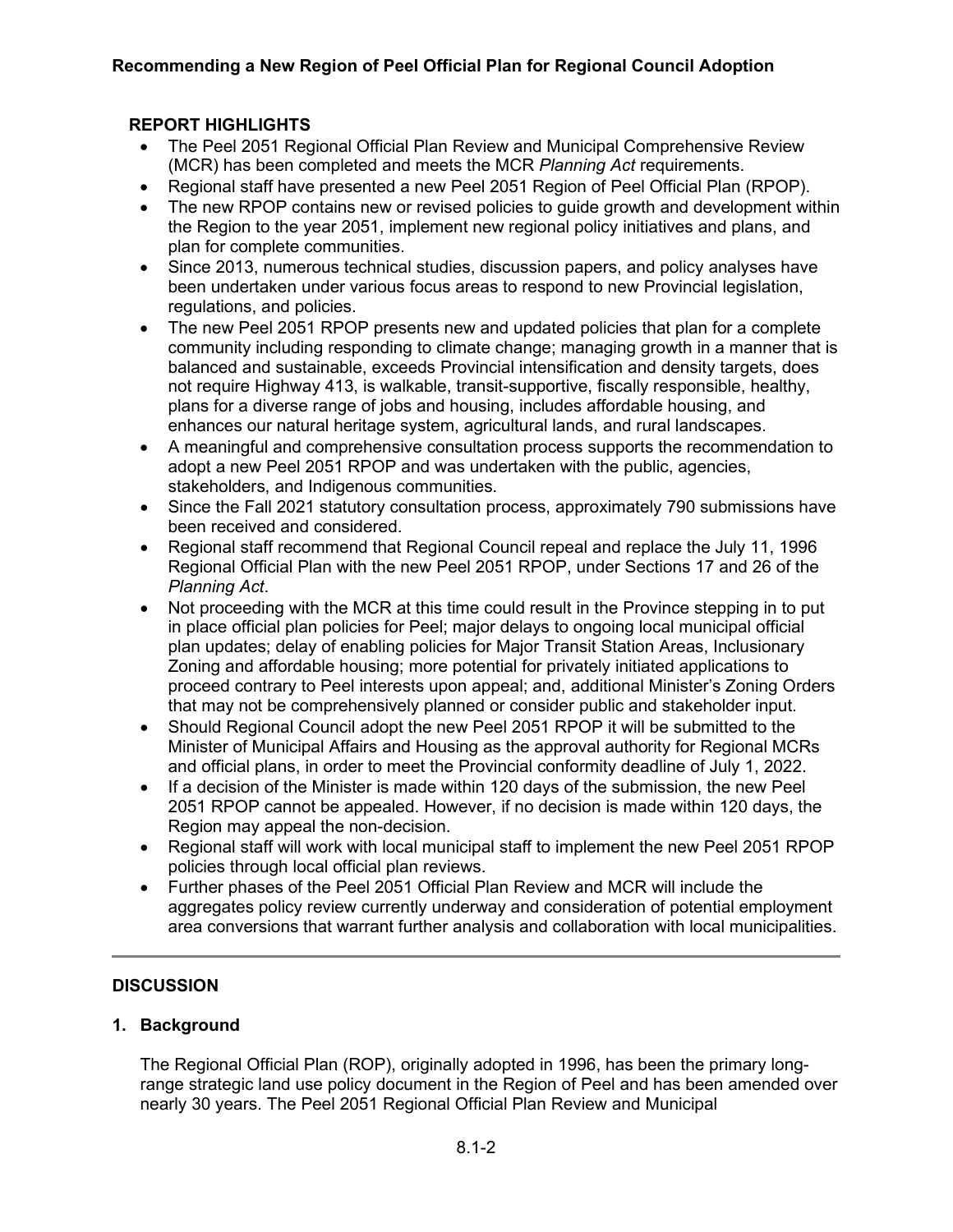Comprehensive Review (MCR) was initiated in 2013 and undertaken to fulfill a periodic review of the Regional Official Plan for planning to the year 2051 and to achieve Provincial conformity.

Throughout the Peel 2051 MCR there have been numerous technical studies, discussion papers, and proposed revisions to draft policies for the public's consideration through a meaningful and comprehensive consultation process. Public engagement and consultation has occurred through informal and formal avenues including open houses, "pop-up" events, public meetings, and surveys, both virtually and in-person as appropriate. Regional staff have worked closely with the Indigenous community, stakeholders, local municipal partners, the Province, and other agencies to develop policies that address planning Peel as a complete community and advance the MCR.

In October 2021, a draft ROP consolidation was released for statutory public consultation, with two open houses held virtually on October 26 and 27, 2021, a public meeting held on November 4, 2021, and four in-person open houses. Minutes of the public meeting are available online through the Regional Council agendas and minutes webpage. Comments received throughout the Peel 2051 process and statutory consultation were summarized at a February 3, 2022 meeting of the Planning and Growth Management Committee.

Since the release of the October 2021 draft ROP for statutory consultation, various policy and mapping updates were made in response to comments received, further internal review, and meetings with the Province, local municipalities, and other stakeholders. Resolution 2022-104 (see Appendix I) provided Regional staff with direction to finalize the draft ROP developed through the Peel 2051 MCR and deliver it to Regional Council for adoption.

This report provides a summary of the Peel 2051 MCR and recommends that the 1996 ROP be repealed and replaced with a new Region of Peel Official Plan (RPOP).

Proceeding with the MCR at this time will bring forward new and updated policies that plan for a complete community including responding to climate change, managing growth in a manner that is balanced and sustainable, exceeds provincial intensification and density targets, does not require Highway 413, is walkable, transit-supportive, fiscally responsible, healthy, plans for a diverse range of jobs and housing, includes affordable housing, and protects and manages our natural heritage system, agricultural lands, and rural landscapes

Although part way through the MCR process the Province extended the planning horizon from 2041 to 2051, comprehensive policies are established to provide a strong ongoing regional role in ensuring growth is well managed addressing fundamental issues such as climate change, infrastructure, finances, complete communities, natural heritage, agriculture and rural landscapes. Not proceeding with the MCR at this time could result in the Province stepping in to put in place official plan policies for Peel; risk to ongoing local municipal official plan updates; a lack of enabling policies for Major Transit Station Areas, Inclusionary Zoning, and affordable housing; more potential for privately initiated applications to proceed contrary to Peel interests upon appeal; and additional Minister's Zoning Orders (MZO) that may not be comprehensively planned or consider public and stakeholder input.

If Peel does not continue to plan for balanced growth that responds to household needs, there are risks in terms of quality of life, housing affordability, and leap frogging of development beyond Peels borders.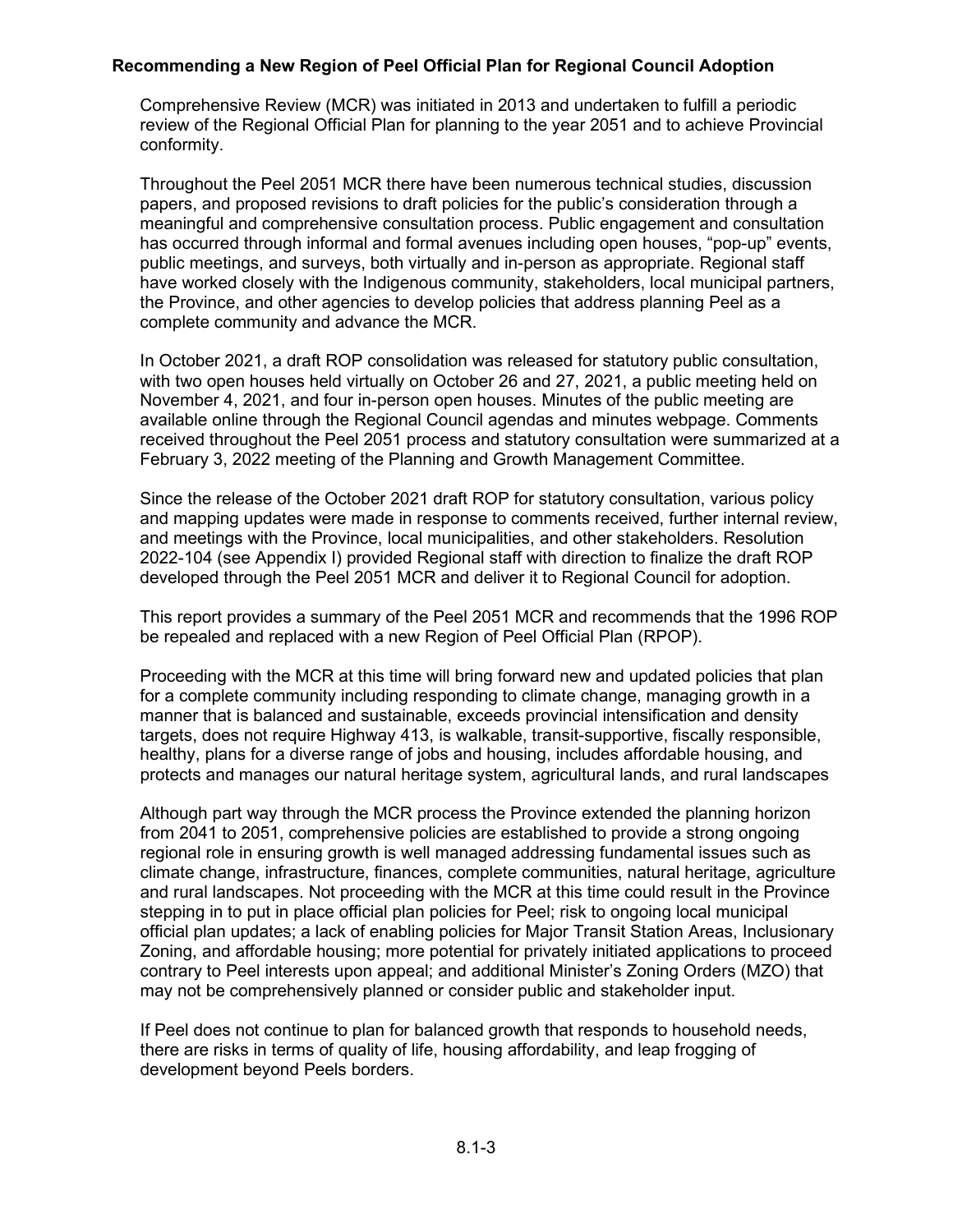## **2. Overview of the Planning Policy Framework**

The *Planning Act* direct Regional Council to prepare and adopt an official plan for Peel (see *Planning Act* sections 17 and 26). The official plans of upper-tier municipalities like Peel are approved by the Minister of Municipal Affairs and Housing (the Minister). The content of the Peel 2051 RPOP is guided by the requirements of the *Planning Act, and* key Provincial plans and legislation such as:

- The Provincial Policy Statement, 2020 (PPS)
- A Place to Grow: Growth Plan for the Greater Golden Horseshoe, 2020 (Growth Plan)
- Greenbelt Plans (i.e. The Greenbelt Plan, The Oak Ridges Moraine Conservation Plan, Niagara Escarpment Plan)

The principal policy requirements of these documents are addressed in the new Peel 2051 RPOP, including planning for population and economic growth, cultural and demographic imperatives, protecting the environment, agricultural lands, and human health. In two-tier municipalities like Peel, local municipal official plans are required and must conform to the provincial policy framework and regional-level official plan.

## **3. Peer Review of the Peel 2051 Municipal Comprehensive Review**

The Peel 2051 MCR represents a detailed and technically sound process that has resulted in a new RPOP that meets provincial policy requirements and complete community objectives. The Region retained Hemson Consulting Inc. to complete a peer review of the Peel 2051 MCR to ensure that the requirements of the Provincial policy framework were adequately addressed in the new RPOP. The Peer Review for the Peel 2051 Municipal Comprehensive Review, dated March 2022 is available on the Peel 2051 Reading Room webpage and will form a key supporting technical component to the Peel 2051 RPOP submission to the Province.

The Peer Review for the Peel 2051 Municipal Comprehensive Review confirmed that:

- The Peel 2051 process has had regard for all matters of Provincial interest set out in section 2 of the *Planning Act*, in part through structuring the Official Plan review and MCR review as 13 focus areas, and meets the statutory requirements of section 26 of the *Planning Act* with respect to notification requirements, public meetings and open houses.
- The new Peel 2051 RPOP implements all policies of the Growth Plan through a municipal comprehensive review (as defined by the Growth Plan).
- The new Peel 2051 RPOP is consistent with the PPS and conforms to the Growth Plan.
- The Peel 2051 process has facilitated extensive co-ordination of public bodies, including local municipalities, and undertaken regular and thorough consultation with a range of stakeholders including the Province and the general public. Engagement with Indigenous communities, in a manner required by the Growth Plan and PPS, has also been undertaken.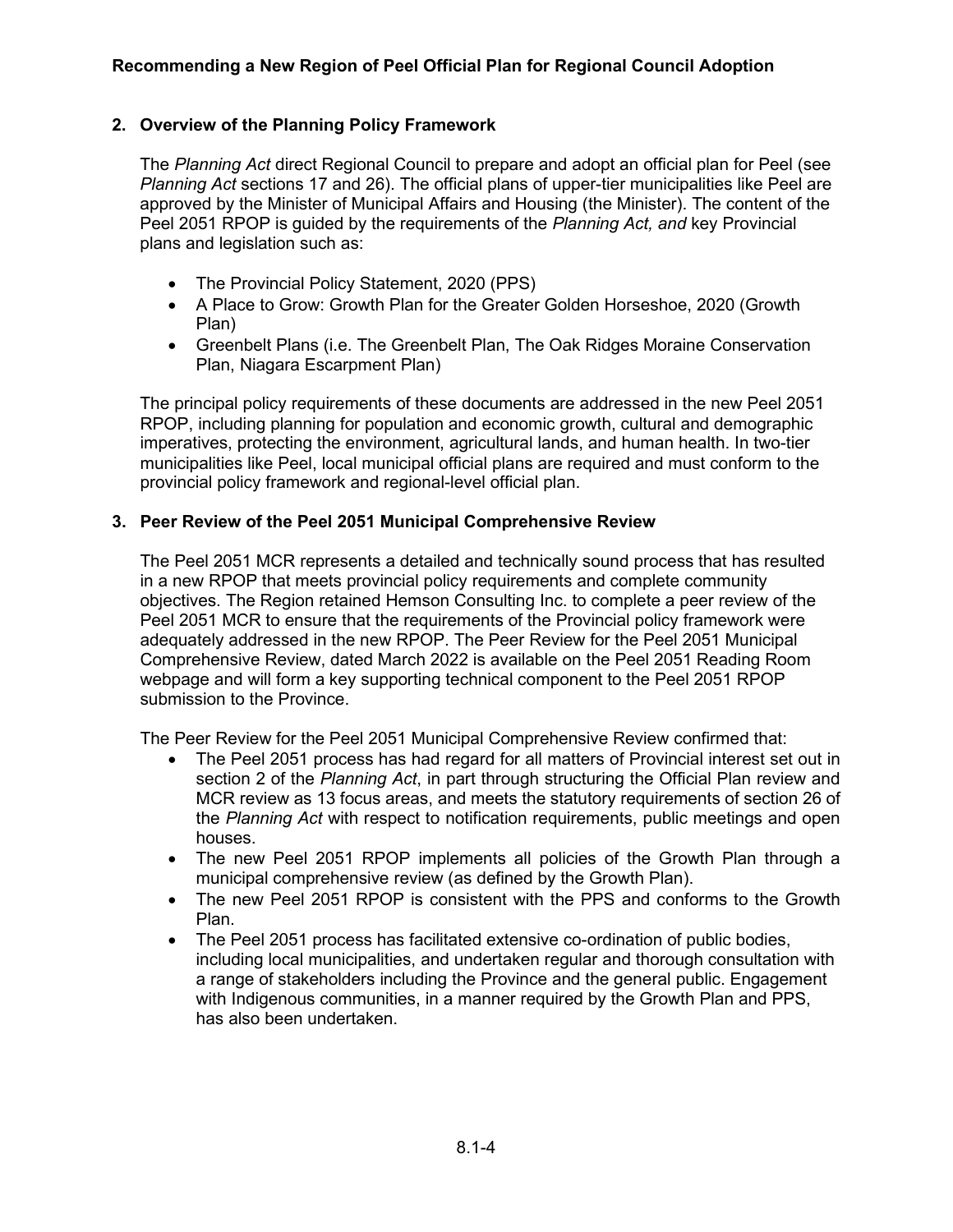## **4. The New Peel 2051 Region of Peel Official Plan**

#### **a) Staff Review and Responses to Comments on the Peel 2051 Municipal Comprehensive Review, and Other Changes**

Since the Fall 2021 statutory consultation process, approximately 800 submissions have been received, reviewed, and addressed in the Peel 2051 RPOP as appropriate. Please refer to Appendix II for a full compilation of all agency, public, and stakeholder comments and regional staff responses.

Following February 3, 2022 PGMC, additional technical updates were made and available online to inform the Peel 2051 RPOP policies and mapping (e.g. the revised Land Needs Assessment, March 2022). Further refinements to policies and mapping were made in collaboration with Provincial and local municipal staff, and in response to additional public submissions. In particular, minor adjustments to the distribution of community and employment lands in the 2051 New Urban Area (settlement area boundary expansion in Caledon), policies were added to allow post-MCR technical studies to inform the land use permissions on a number of specific sites, and planning for employers like the Brampton-Caledon Airport and warehousing and distribution was addressed. These updates which are supported by staff are incorporated in the new Peel 2051 RPOP.

The Region received over 350 form letter emails requesting that staff be directed to prepare a new official plan with no settlement expansion. The many technical studies prepared throughout the Peel 2051 MCR concluded that a settlement area boundary expansion is necessary to meet the numerous objectives while providing diverse housing and employment opportunities in Peel through a balanced approach to growth. These recent matters, public or stakeholder comments, and staff responses are described in an April 7, 2022, report of the Commissioner of Public Works to the Planning and Growth Management Committee titled "Overview of Recent Matters Pertaining to the New Peel 2051 Official Plan."

## **b) Overview New Peel 2051 Region of Peel Official Plan**

The new final Peel 2051 RPOP, April 2022 is available online (see Appendix III) as a "clean consolidation" with no tracked changes and includes compiled schedules and figures mapping. Former copies showing track changes from the current in-effect ROP to the new RPOP are available on the Peel 2051 "draft policies and mapping" webpages for reference. The RPOP provides an updated Regional Structure to the year 2051, shown on Schedule E-1 (see Appendix IV). The policies present a holistic approach to planning through an overarching and coordinated sustainable growth framework for the Town of Caledon, City of Brampton, and City of Mississauga. The policies and mapping of the Peel 2051 RPOP:

- Protect the environment, improve health outcomes, address climate change, and improve quality of life through the planning of complete communities;
- Continue to protect an agricultural land base including prime agricultural lands that support the economic viability of farming and local food production;
- Manage growth of 700,000 people and 335,000 jobs to 2051, with the majority of new growth accommodated in existing urban areas (500,000 people and 270,000 jobs) and strategic growth areas that are served by transit;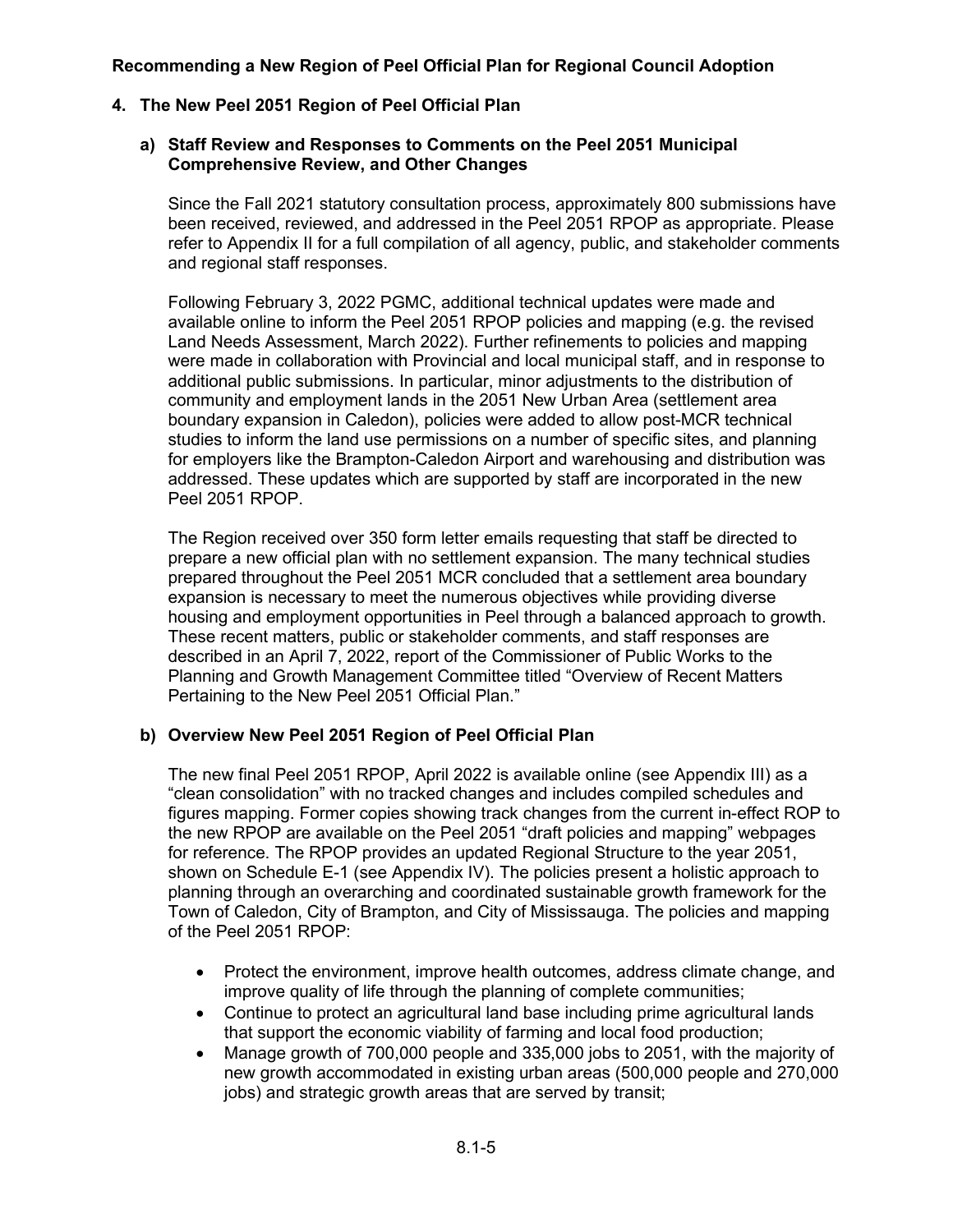- Plan for more housing options (including affordable housing), equitable access to job opportunities, and everyday services to be located in walking and cycling distance and connected by transit;
- Identify or designate the location key growth areas and establish minimum densities (people and jobs per hectare), for areas such as employment areas, the 2051 New Urban Area and other designated greenfield areas, and strategic growth areas;
- Address housing options through new tools that enhance affordability, balanced forms of housing, land use efficiency, gentle intensification, and strategic greenfield development;
- Plan for new communities based on key factors such as land uses, healthy development, infrastructure, and the natural environment;
- Plan for growth in a manner that does not require Highway 413
- Strengthen strategic phasing and financing policies that will contribute to long term fiscal sustainability and delivery of infrastructure; and
- Recognize the Region's role in the delivery of programs and services (waste management, cultural heritage services, etc.).

## **5. Policy Implementation of the New Region of Peel Official Plan**

## **a) A Guide to Policy Implications and Implementation**

The policies stemming from the focus areas reviewed in the Peel 2051 MCR are woven throughout the new RPOP. Background reports and technical studies which informed the policies and mapping that make up the RPOP are available for review on the Peel 2051 website. The implications and implementation of the policies under each of these focus areas are presented in Appendix V. While there are many separate policy focus areas in the Peel 2051 RPOP, it is important to recognize that they are all interrelated and, consequently, that policies cannot be considered in isolation of the results of other focus areas. The linkages between the implementation of focus areas like growth management, settlement area boundary expansions, major transit station areas (MTSA), and housing are described in further detail in Appendix V.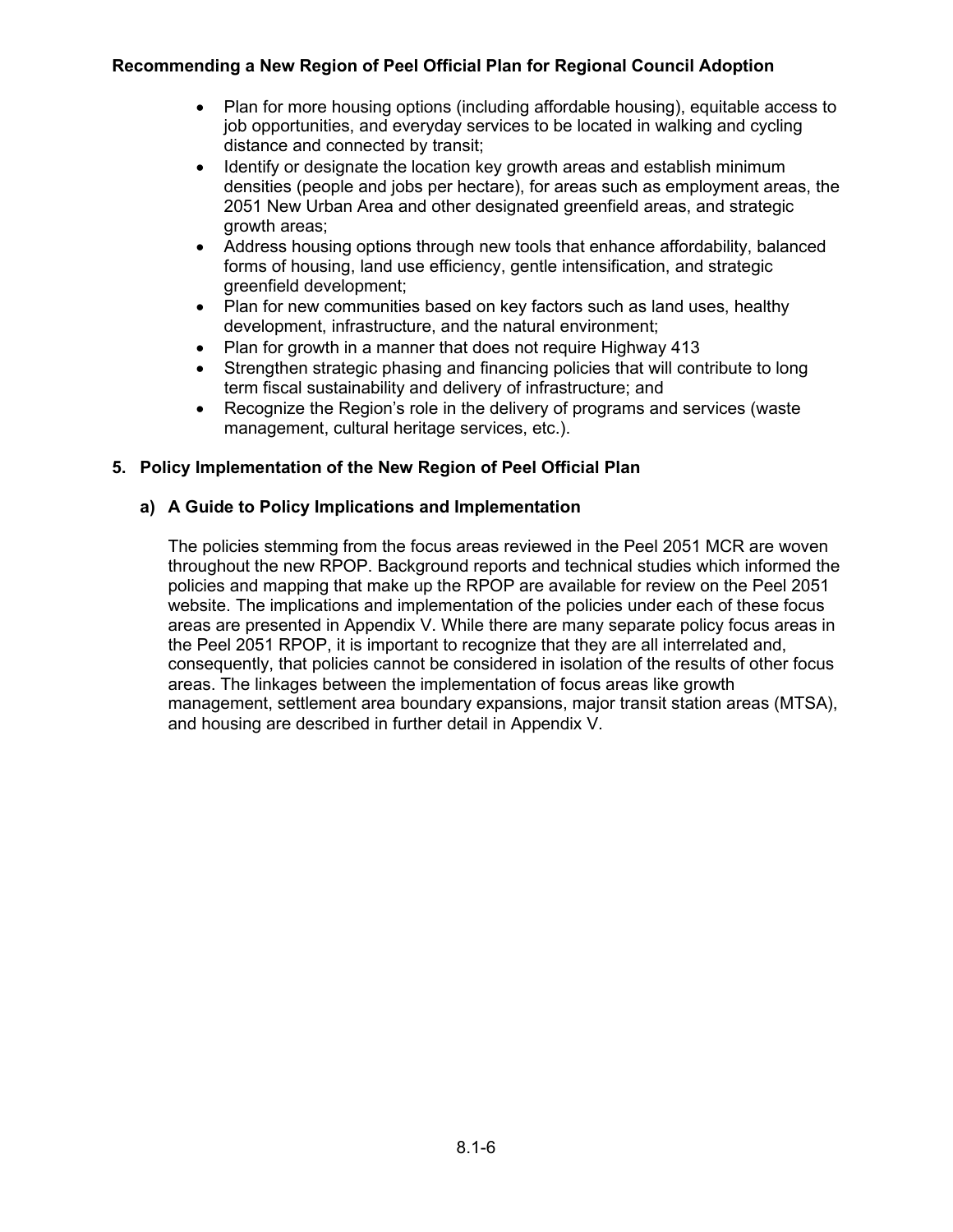

## **b) Advancement of Related Projects & Monitoring Change**

Once the RPOP is approved, the Region will update various infrastructure master plans and the development charges background study and by-law for growth-related infrastructure needs and costs associated with the planning context to the year 2051. The RPOP also directs other studies to be completed to assess the needs of growth and demographic changes, for example:

- Water & Wastewater Master Plans
- Long Range Transportation Plan and component studies
- Age-Friendly Planning Built Environment Assessment
- Broadband Internet Services Assessment

The release of new information will be monitored for its impact on the RPOP policies and mapping. For example, the 2021 census data on population age structure and employment, or transit infrastructure commitments from the federal, provincial, and local governments that impact MTSAs.

A review of the RPOP graphic design and layout is also under consideration to be more user friendly for readers. The Peel 2051 MCR webpages and overall Region of Peel Planning and Development Services webpages will also be reviewed and updated to improve navigation for the public.

#### **c) Further Phases of the Municipal Comprehensive Review**

As previously noted to Council, the aggregate resources policy review will be proceeding as a separate staged amendment to the new RPOP. The release of a discussion paper,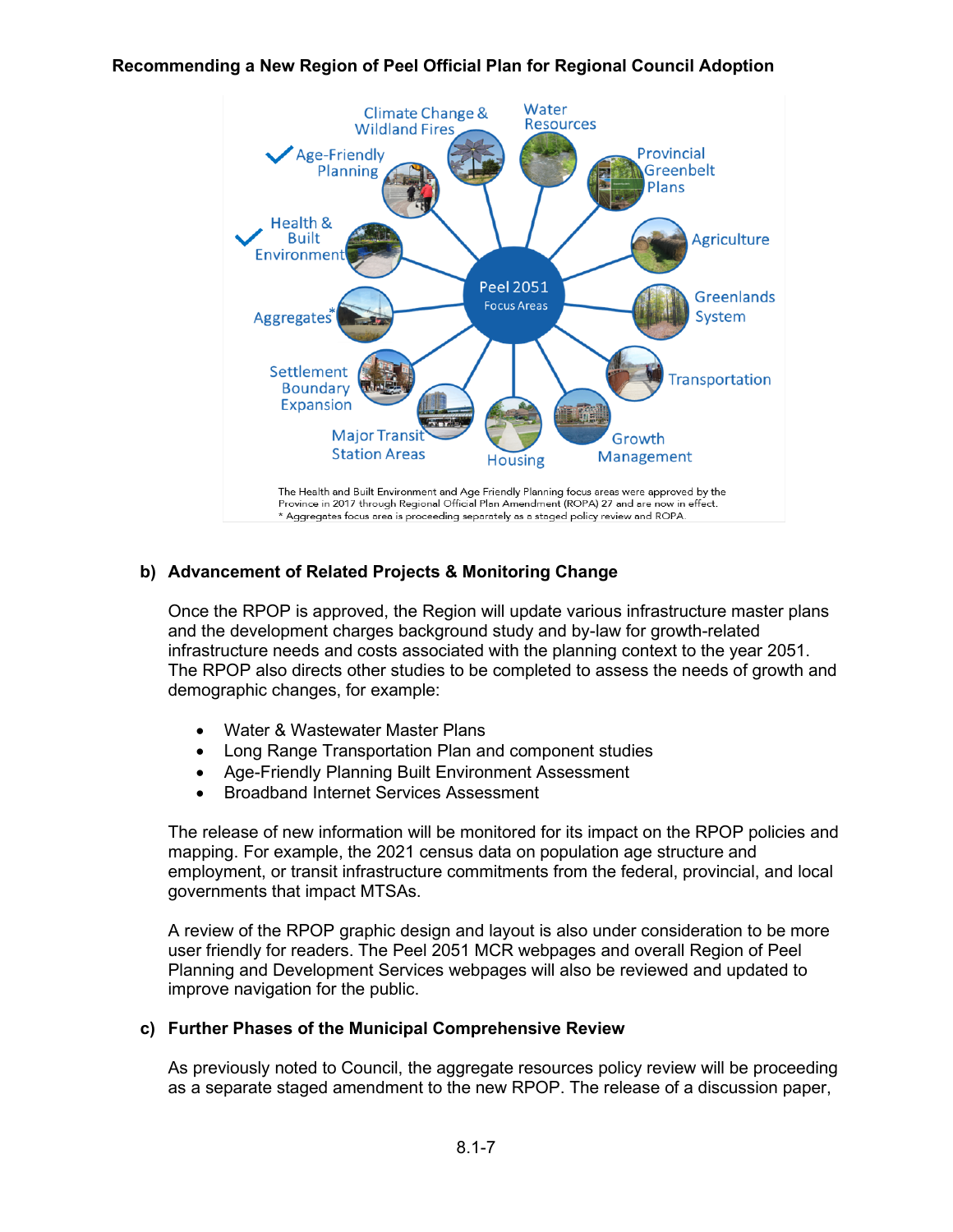policy directions and draft mapping revisions is planned later in 2022. An update to the Planning and Growth Management Committee is currently scheduled for June 2022.

The Peel 2051 MCR has assessed 60 employment conversion requests to date. Through the process, staff supported 16 requests totaling approximately 275 hectares.

Provincial staff advise that employment conversions may only occur through an MCR undertaken by an upper-tier municipality and MCRs are typically undertaken every five to 10 years.

17 of the sites not supported for conversion at this time were identified as having the potential to support mixed use development. The sites are located within 12 select MTSAs where new policies provide a process for local MTSA implementation work to consider the introduction of a mix of uses including commercial and residential uses, subject to criteria. However, further technical study and comprehensive analysis in collaboration with the local municipalities is required to determine where residential uses would be appropriate.

As noted above, flexibility to consider mixed use in employment areas is captured in policy 5.8.36 of the new 2051 Region of Peel Official Plan, but this policy is only applicable in select MTSAs identified on Schedule E-4 Employment Areas (Appendix VI). Therefore, a handful of sites that have requested conversions not supported at this time that may warrant further consideration such as Heartland Town Centre, 8200 Dixie Road (Rogers), 5923 Mayfield Road, 3155 Argentia Road (SmartCentres) and others are outside of MTSAs and not subject to the flexible policy. As a result, these sites could have to wait five to 10 years until the next MCR for their employment conversion request and supporting comprehensive analysis to be considered.

With all three local municipalities currently engaged in local official plan reviews, it is anticipated that further comprehensive analysis and engagement on employment areas and policies will be undertaken. Through the local official plan reviews and studies, recommendations may be proposed that further consider the changing nature of employment and retail uses in the post pandemic environment. These considerations may result in proposed land use changes in employment areas that would also be subject to waiting until the next MCR, if policy 5.8.36 is not applicable.

Based on the foregoing, staff recommend the employment conversion requests that have been submitted through the current MCR process which warrant further analysis and collaboration with local municipal staff be brought forward in a future phase of the Peel 2051 MCR. In 2023, staff will report back on these matters along with the results of the aggregate resources policy review. The additional time will allow technical studies and comprehensive analysis to be undertaken and the local official plan reviews to be further advanced.

## **d) Local Municipal Implementation of the New Region of Peel Official Plan**

The local municipalities are also required to undertake reviews of their official plans in accordance with the *Planning Act* to address provincial policies and conform to the ROP. Once the RPOP is approved and in-effect, local municipalities have one year to bring forward amendments to conform to the polices, and these comprehensive local official plan amendments will require Regional approval.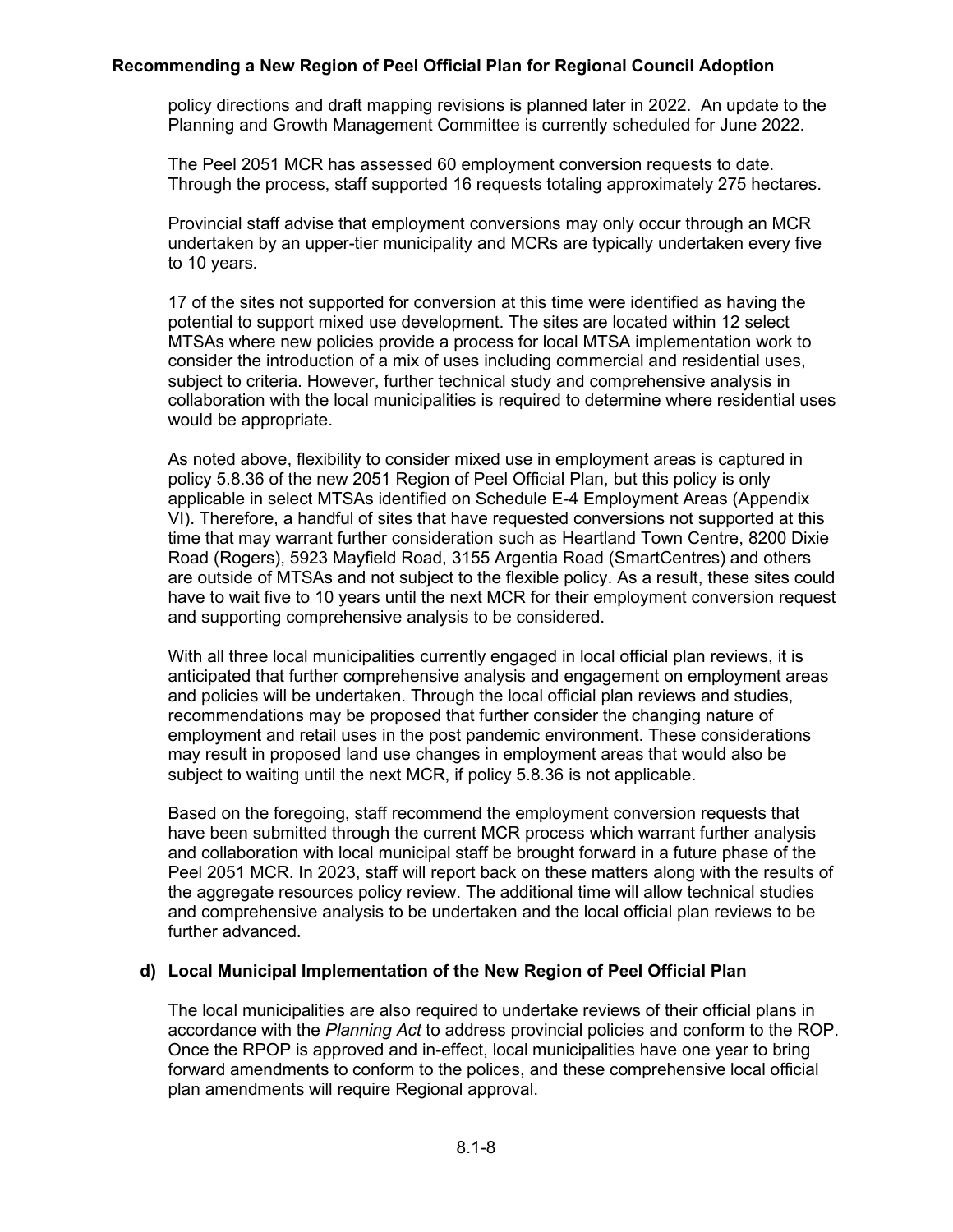## **6. Next Steps**

Regional staff recommend that Regional Council adopt the new Peel 2051 RPOP, by repealing and replacing the 1996 ROP. In adopting a new official plan, Regional Council has the option to extend the next review of the RPOP to no later than 10 years after approval. Currently RPOP reviews remain scheduled every five years.

Upon Regional Council adoption, staff have 15 days to submit the final RPOP and all supporting information from the Peel 2051 MCR process to the Province for approval. Provided the Peel 2051 RPOP is adopted and submitted on the anticipated timeline, the Provincial conformity deadline of July 1, 2022 will be met. Upon receipt of the Peel 2051 RPOP submission, the Province has 120 days to issue a decision. The *Planning Act* specifies that there is no appeal of MCRs for which the Minister is the approval authority, provided the Province makes a decision within defined timelines. If no decision is made the Region may appeal the non-decision to the Ontario Land Tribunal (OLT).

The Province has allowed upper-tier municipalities to undertake MCRs through phased amendments. As a result, the Region will be conducting an aggregate resources policy review later in the year 2022, and further analysis and collaboration with local municipal staff on select employment conversion requests received to date will proceed through amendments to the new RPOP in 2023.

## **RISK CONSIDERATIONS**

Once the Peel 2051 RPOP is adopted and submitted to the Province, the Minister has the ability to make modifications to the plan in accordance with the *Planning Act*. Therefore, staff recommend that the Minister of Municipal Affairs and Housing be requested to work with regional staff to implement as appropriate, any modifications to the RPOP under consideration such as those that may be associated with outstanding MZO requests.

Should the Region not complete the Peel 2051 MCR process and Regional Council not adopt new RPOP policies that conform to the provincial plans by July 1, 2022, the *Places to Grow Act* gives the Minister of Municipal Affairs and Housing authority to amend the current Regional Official Plan to bring it into conformity with provincial policy. Should the Region's adoption of the new RPOP be delayed and the Minister exercise that authority there would be risk that those decisions may not be in the interest of the Region. In addition, the Region would not have an up-to-date regional policy framework to respond to the challenges of today and current regional priorities. Delays in adopting Peel 2051 could subsequently impact planning decisions at the Regional and local level recognizing that the current ROP has a planning horizon that ends in 2031, and results could include:

- A lack of guidance to local municipalities for accommodating growth to 2051.
- A lack of enabling policies for MTSAs, IZ, affordable housing.
- Privately initiated applications for less-than-40-hectare settlement area boundary expansions.
- Additional MZOs that may not be comprehensively planned or consider the public and stakeholder input received to date.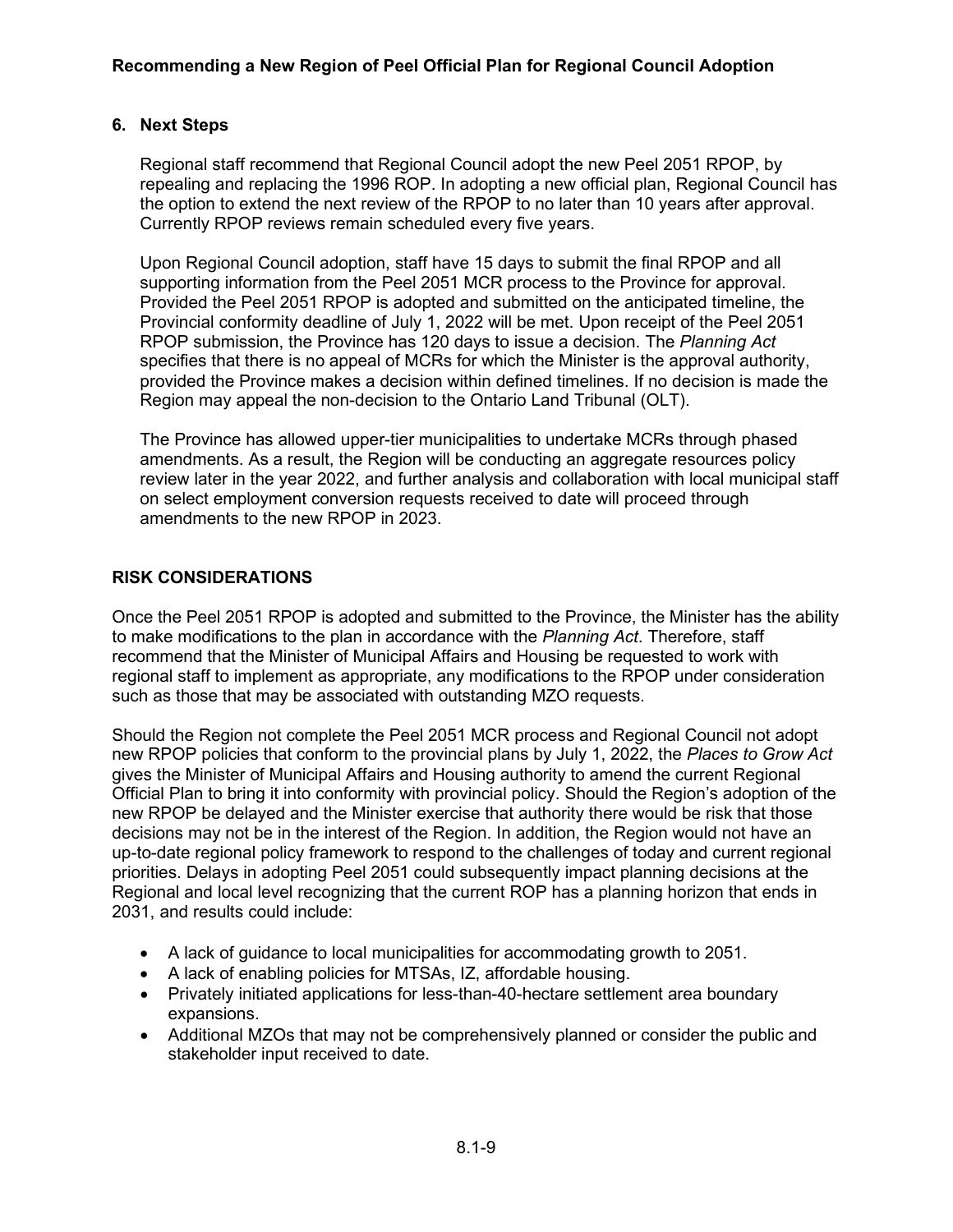It should be noted that the *Planning Act* specifies that there is no appeal of Regional MCRs, provided the Province makes a decision within the specified 120 day timeline. If the Province does not issue a decision within 120 days of receiving the Plan, the Region may appeal in circumstances of a non-decision. A non-decision by the Province is only appealable by the Region, in accordance with section 17 (40) of the *Planning Act.*

Moving forward with the staff recommended new Peel 2051 RPOP will meet Provincial legislative deadlines and provide certainty for local official plan reviews which are all currently underway.

## **FINANCIAL IMPLICATIONS**

If an appeal of a provincial non-decision is required, the Region could face significant financial costs associated with the OLT proceedings. Appeals of official plans typically result in expensive and lengthy multi-year proceedings with internal and external legal counsel required.

## **CONCLUSION**

The Peel 2051 MCR process has been shaped by the essential input of Regional Council, the Planning and Growth Management Committee, the public, Indigenous communities, local municipal partners, stakeholders, conservation authorities, and other agencies. Informed by the input received and technical studies prepared, the new RPOP meets provincial policy and MCR requirements, presenting a long-term strategy for securing sustainable growth and a complete community for Peel to the year 2051.

Subject to any Regional Council direction for revisions, Regional staff are pleased to provide a recommendation to adopt the new Peel 2051 RPOP and repeal the 1996 ROP by-law 54-96 and subsequent amendments. Should Regional Council adopt the new RPOP, and Provincial approval is issued within 120 days of the staff submission, the RPOP will be in-effect by late summer 2022.

Following Provincial approval of the Peel 2051 RPOP, Regional staff will work with local municipalities to implement the policies in their local official plan reviews. In addition, Regional staff will conduct the aggregate resources policy review, targeted employment conversion review, updates to infrastructure master plans, complete a review of the RPOP and Planning and Development Services webpage design, and monitor new information to inform future changes to the RPOP.

## **APPENDICES**

- Appendix I Resolution 2022-104 Directing Staff to Finalize the new Region of Peel Official Plan and Bring it Forward to Regional Council for Final Adoption
- Appendix II Comment and Response tables [Available online and through the Regional Clerk]
- Appendix III- The New Region of Peel Official Plan Consolidation, April 2022 [Available online and through the Regional Clerk]
- Appendix IV- New Regional Structure (Schedule E-1 of the new Region of Peel Official Plan)
- Appendix V Region of Peel Official Plan Policy Implications and Implementation Guide, March 2022
- Appendix VI Employment Areas (Schedule E-4 of the new Region of Peel Official Plan)